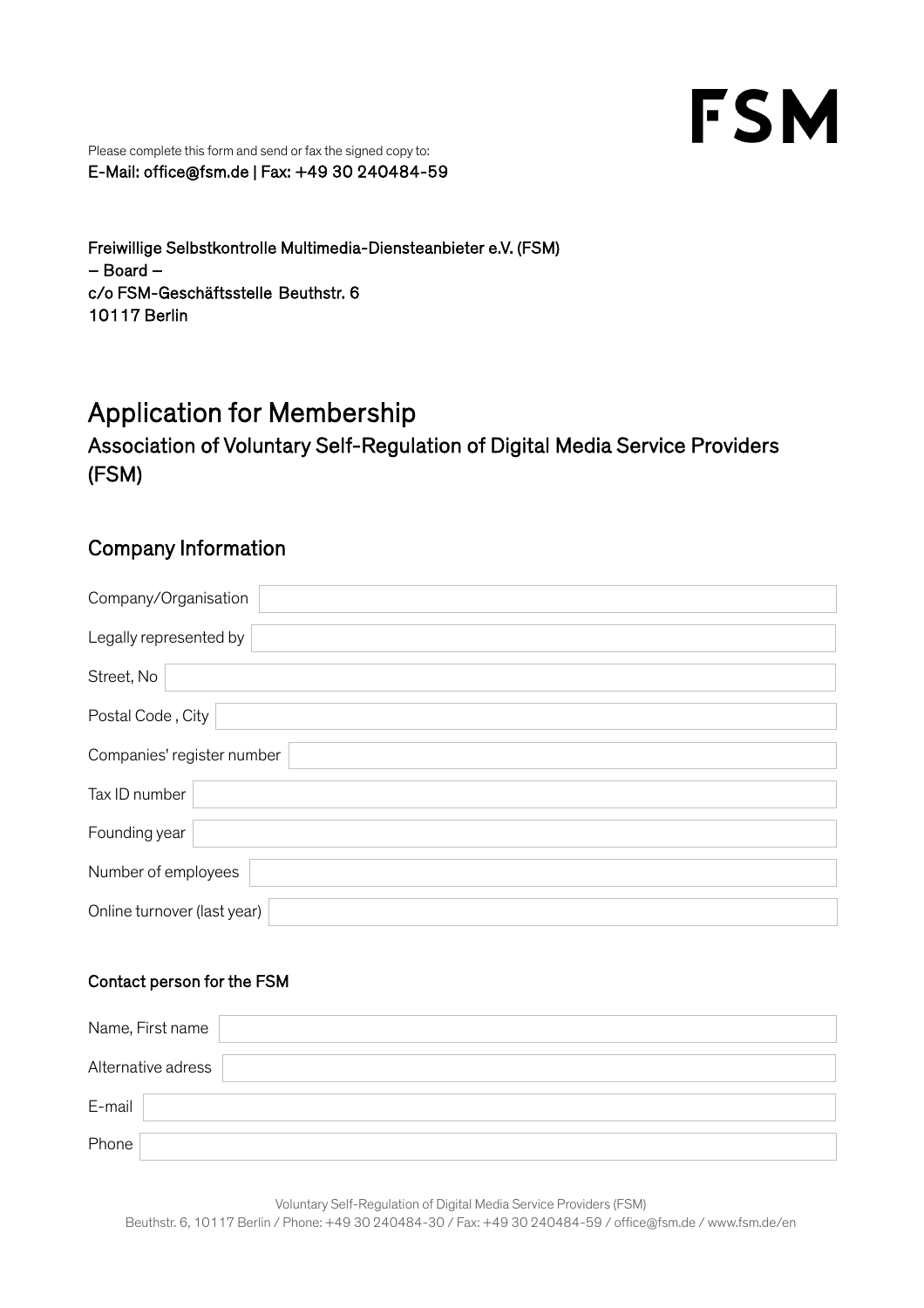# FSM

#### Invoicing details

| Contact |                |  |  |  |  |
|---------|----------------|--|--|--|--|
|         | Invoice adress |  |  |  |  |
| E-mail  |                |  |  |  |  |
| Phone   |                |  |  |  |  |
|         |                |  |  |  |  |

 $\neg$ PO-No. necessary  $\Box$  Cost estimate necessary  $\Box$  Donation receipt

### We apply for membership in the FSM as:

| <b>Regular member</b>                     |
|-------------------------------------------|
| Associate member                          |
| Sponsoring member (only for associations) |

## Declaration on the appointment of FSM as youth protection officer

Yes, we entrust the FSM with the performance of the duties of a youth protection officer within the meaning of § 7 (3) JMStV for the following websites the company is responsible for:

Site<sup>\*</sup>

\*\*If services require login data, it is necessary to set up a user account for the FSM as part of the FSM-membership. Such login data will only be used for purposes related to the FSM membership. The access data can also be transmitted separately to the FSM after consultation.

We have less than 50 employees.

We have less than 10 million visits a month on average.

We declare that the services for which we are responsible do not contain any content that violates the laws on the protection of minors from harmful media or the FSM code of conduct. If we should change our service in the future, we will involve the FSM in questions of the production, the acquisition, the planning and the organization of services and with all decisions for the keeping of the protection of minors appropriately and in time and will inform about the respective offer completely.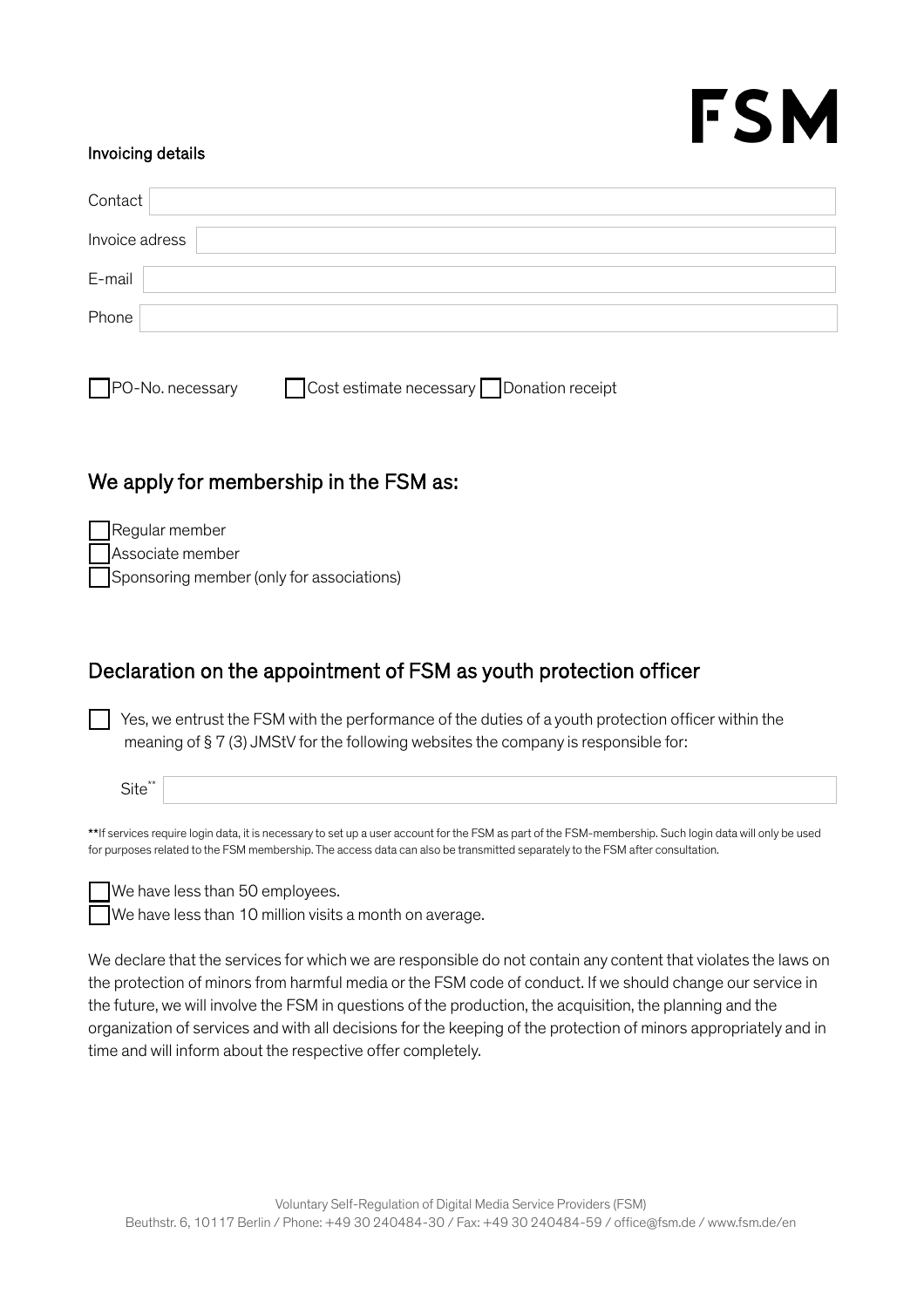

No, the FSM will not be appointed as youth protection officer within the meaning of § 7 (3) JMSt<sup>'</sup> We already meet the requirements of § 7 JMStV. The websites we are responsible for are

| <b></b> |  |
|---------|--|
|         |  |

\*\*If services require login data, it is necessary to set up a user account for the FSM as part of the FSM-membership. Such login data will only be used for purposes related to the FSM membership. The access data can also be transmitted separately to the FSM after consultation.

The FSM office can check the topicality of the information in this membership application once a year in the context of a personal meeting with the contact person of the company.

This meeting also serves to clarify current content issues. This is a service of the FSM included in the membership, which is offered exclusively for regular and associated members.

#### Disclaimer

A liability of the FSM for damages of material or ideal kind, which were caused by an employee of the FSM, a member of the FSM complaint committee or an otherwise attributable person, is excluded. Something else only applies if there is intent, gross negligence or the violation of an essential contractual obligation.

The liability of the members of the complaints committee of the FSM and the employees of the FSM for material or immaterial damages is excluded, unless there is intent, gross negligence or the violation of an essential contractual obligation.

#### Disclosure obligation

We will refer to our membership in the FSM in the service for which we are responsible easily findable with an FSM logo and will include a link to [www.fsm.de.](http://www.fsm.de/)

Should we point out the possibility of complaint to the FSM hotline, then we will design this notice as follows: "If you have complaints about content relevant to the protection of minors in this service, please use the FSM hotline available at [https://www.fsm.de/en/hotline.](https://www.fsm.de/en/hotline)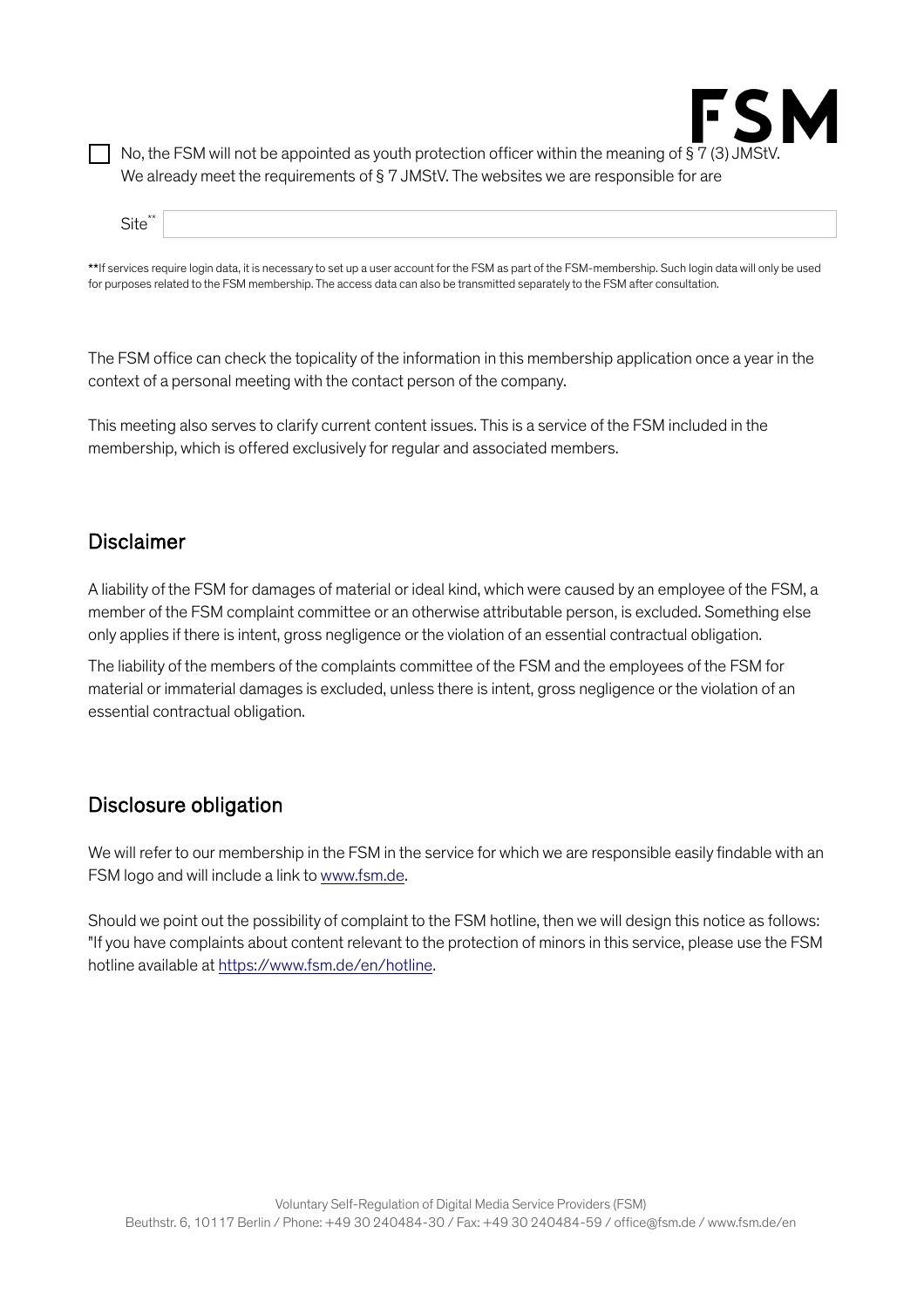## **FSM**

## Newsletter

We would like to be added to the list of recipients of the FSM Members Newsletter:

| $\prod_{\text{No}}$ Yes |  |
|-------------------------|--|
| Name                    |  |
| E-mail                  |  |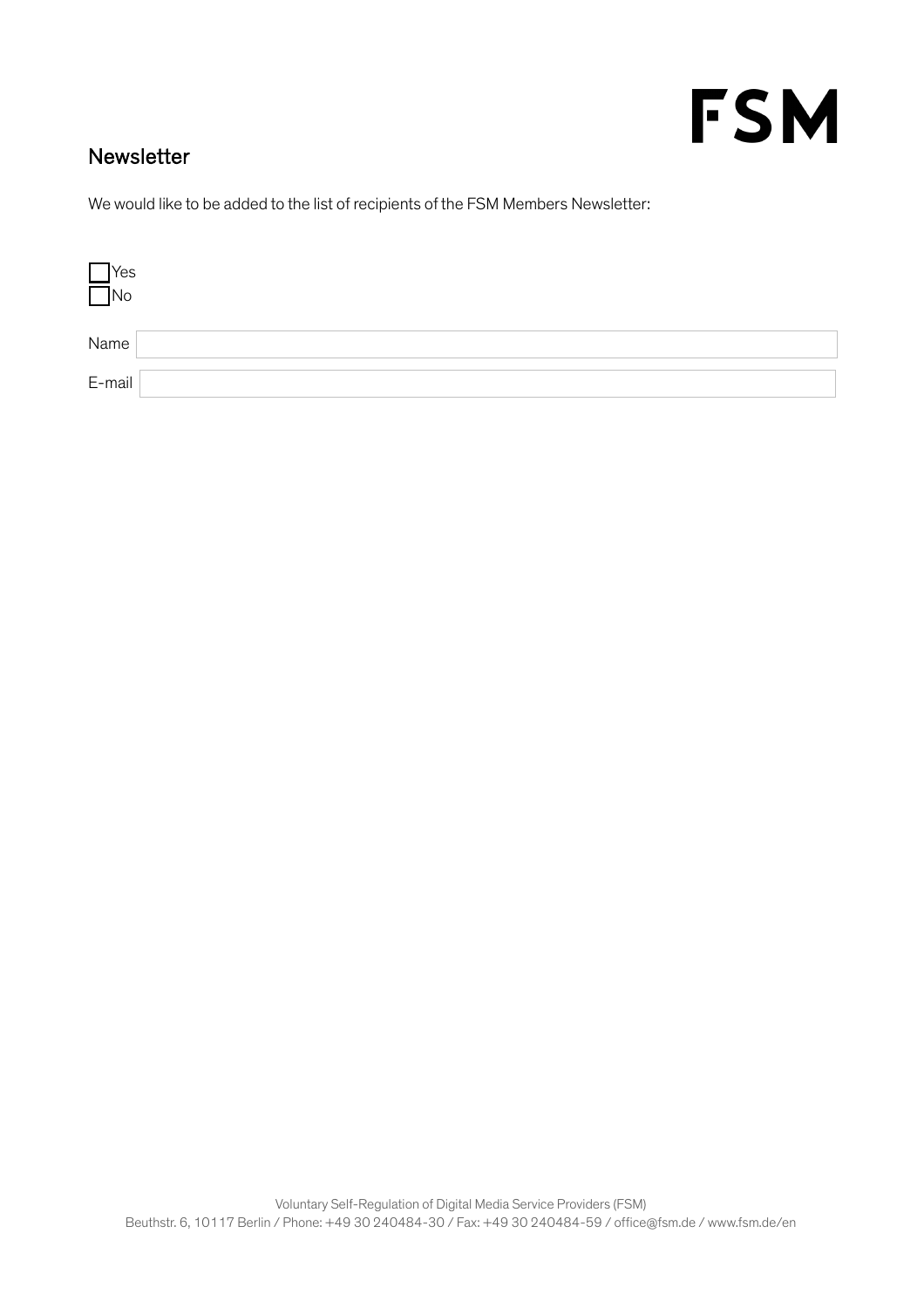

## Commitment declaration Association of Voluntary Self-Regulation of Digital Media Service Providers (FSM)

We will observe the FSM Code of Conduct as amended and the decisions of the FSM Complaints Committee. We will comply with the decisions and requirements of the Complaints Committee pronounced against the company on the basis of a violation of the Code of Conduct, in particular the duty to publish complaints in the objected telemedia services. This declaration applies to all telemedia services offered by the company. We recognize the FSM association documents in their current version as binding.

We will provide the FSM office with a complete and exhaustive list of the websites for which the company is responsible or, if applicable, specific individual web pages using the overview contained in the membership application. We will immediately notify the FSM office of any changes.

We undertake to provide the FSM hotline with free access to the services for which we are responsible for control purposes. The retrieval or use of services as part of the review of a complaint or the activities of the FSM as part of its function as the provider's youth protection officer is free of charge for the FSM or we reimburse the costs incurred to the FSM. We may not block our services against retrieval or knowledge by the FSM or make retrieval or knowledge more difficult.

We know that membership in the FSM only begins after a positive decision by the board

Should there be any changes with regard to contact data, contact persons or the responsible websites, these will be notified to the FSM immediately.

With our signature we acknowledge the articles, the code of conduct and the commitment declaration of the FSM.

Date, Place

**Signature**